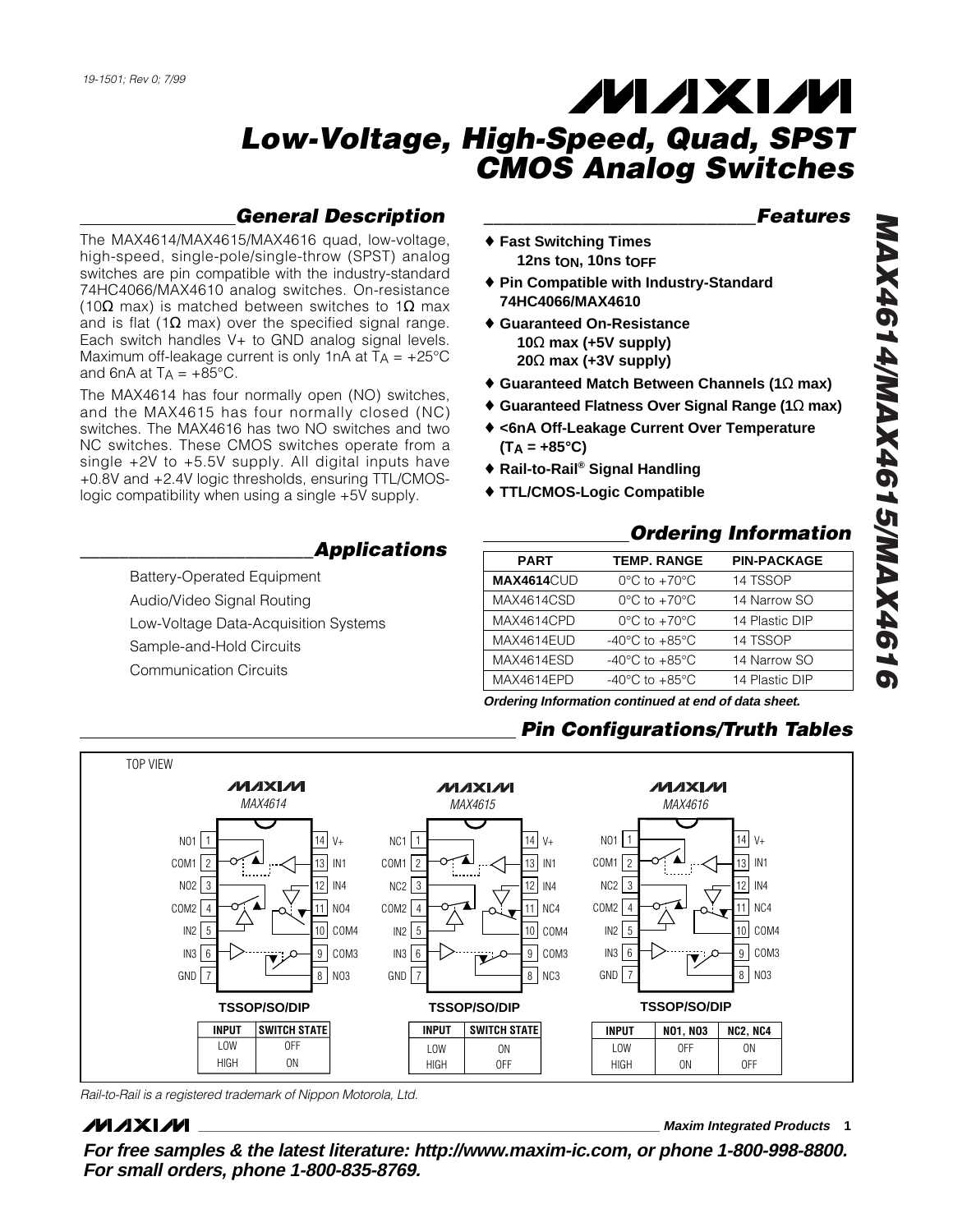#### **ABSOLUTE MAXIMUM RATINGS**

(Voltages referenced to GND)

| Peak Current (NO, NC, COM)            |  |
|---------------------------------------|--|
| (pulsed at 1ms, 10% duty cycle)±200mA |  |

| Continuous Power Dissipation ( $TA = +70^{\circ}C$ )    |  |
|---------------------------------------------------------|--|
| 14-Pin TSSOP (derate 6.3mW/°C above +70°C) 500mW        |  |
| 14-Pin Narrow SO (derate 8.00mW/°C above +70°C)640mW    |  |
| 14-Pin Plastic DIP (derate 10.00mW/°C above +70°C)800mW |  |
| <b>Operating Temperature Ranges</b>                     |  |
|                                                         |  |
|                                                         |  |
|                                                         |  |
| Lead Temperature (soldering, 10sec)+300°C               |  |
|                                                         |  |

**Note 1:** Signals on NO\_, NC\_, or COM\_ exceeding V+ or GND are clamped by internal diodes. Limit forward-diode current to maximum current rating.

Stresses beyond those listed under "Absolute Maximum Ratings" may cause permanent damage to the device. These are stress ratings only, and functional operation of the device at these or any other conditions beyond those indicated in the operational sections of the specifications is not implied. Exposure to absolute maximum rating conditions for extended periods may affect device reliability.

#### **ELECTRICAL CHARACTERISTICS—Single +5V Supply**

(V+ = +5V ±10%, V<sub>IN\_H</sub> = 2.4V, V<sub>IN\_L</sub> = 0.8V, T<sub>A</sub> = T<sub>MIN</sub> to T<sub>MAX</sub>, unless otherwise noted.) (Note 2)

| <b>PARAMETER</b>                | <b>SYMBOL</b>                                                                        | <b>CONDITIONS</b>                             |                              | <b>MIN</b> | <b>TYP</b> | <b>MAX</b>      | <b>UNITS</b> |
|---------------------------------|--------------------------------------------------------------------------------------|-----------------------------------------------|------------------------------|------------|------------|-----------------|--------------|
| <b>ANALOG SWITCH</b>            |                                                                                      |                                               |                              |            |            |                 |              |
| Analog Signal Range<br>(Note 3) | $V_{COM}$ ,<br>$VNO_-,$<br>V <sub>NC</sub>                                           |                                               |                              | $\Omega$   |            | $V +$           | $\vee$       |
| On-Resistance                   | <b>RON</b>                                                                           | $V_+ = 4.5V$ .<br>$ICOM = 10mA,$              | $T_A = +25$ °C               |            | 8          | 10 <sup>1</sup> | $\Omega$     |
|                                 |                                                                                      | $V_{NO_-} = V_{NC_-} = 3V$                    | $T_A = T_{MIN}$ to $T_{MAX}$ |            |            | 13              |              |
| On-Resistance Match Between     | $\Delta$ RON                                                                         | $V + = 4.5V$ ,<br>$ICOM = 10mA$ ,             | $T_A = +25$ °C               |            | 0.2        | 1               | $\Omega$     |
| Channels (Note 4)               |                                                                                      | $V_{NO_} = V_{NC_} = 3V$                      | $T_A = T_{MIN}$ to $T_{MAX}$ |            |            | 1.2             |              |
| On-Resistance Flatness          | $V_+ = 4.5V$ :<br>$I_{COM_} = 10mA;$<br>RFLAT(ON)<br>$VNO_$ = $VNC_$ = 3V,<br>2V, 1V | $TA = +25^{\circ}C$                           |                              | 0.3        | 1          |                 |              |
| (Note 5)                        |                                                                                      |                                               | $T_A = T_{MIN}$ to $T_{MAX}$ |            |            | 1.2             | $\Omega$     |
| NO_ or NC_Off-Leakage           | INO(OFF)                                                                             | $V_+ = 5.5V$ :<br>$V_{COM}$ = 1V, 4.5V;       | $TA = +25^{\circ}C$          | $-1$       | 0.01       | 1               | nA           |
| Current (Note 6)                |                                                                                      | $V_{NO}$ = 4.5V, 1V                           | $T_A = T_{MIN}$ to $T_{MAX}$ | $-6$       |            | 6               |              |
| COM_Off-Leakage Current         |                                                                                      | $V_+ = 5.5V$ :<br>$V_{COM} = 1V, 4.5V;$       | $TA = +25^{\circ}C$          | $-1$       | 0.01       | 1               | nA           |
| (Note 6)                        | ICOM(OFF)                                                                            | $VNO_{-} = VNC_{-} = 4.5V,$<br>1V             | $T_A = T_{MIN}$ to $T_{MAX}$ | $-6$       |            | 6               |              |
| COM_On-Leakage Current          |                                                                                      | $V_+ = 5.5V$ :<br>$V_{COM} = 1V, 4.5V;$       | $TA = +25^{\circ}C$          | $-2$       | 0.02       | 2               | nA           |
| (Note 6)                        | ICOM(ON)                                                                             | $V_{NO} = V_{NC} = 1V$ ,<br>4.5V, or floating | $T_A = T_{MIN}$ to $T_{MAX}$ | $-12$      |            | 12              |              |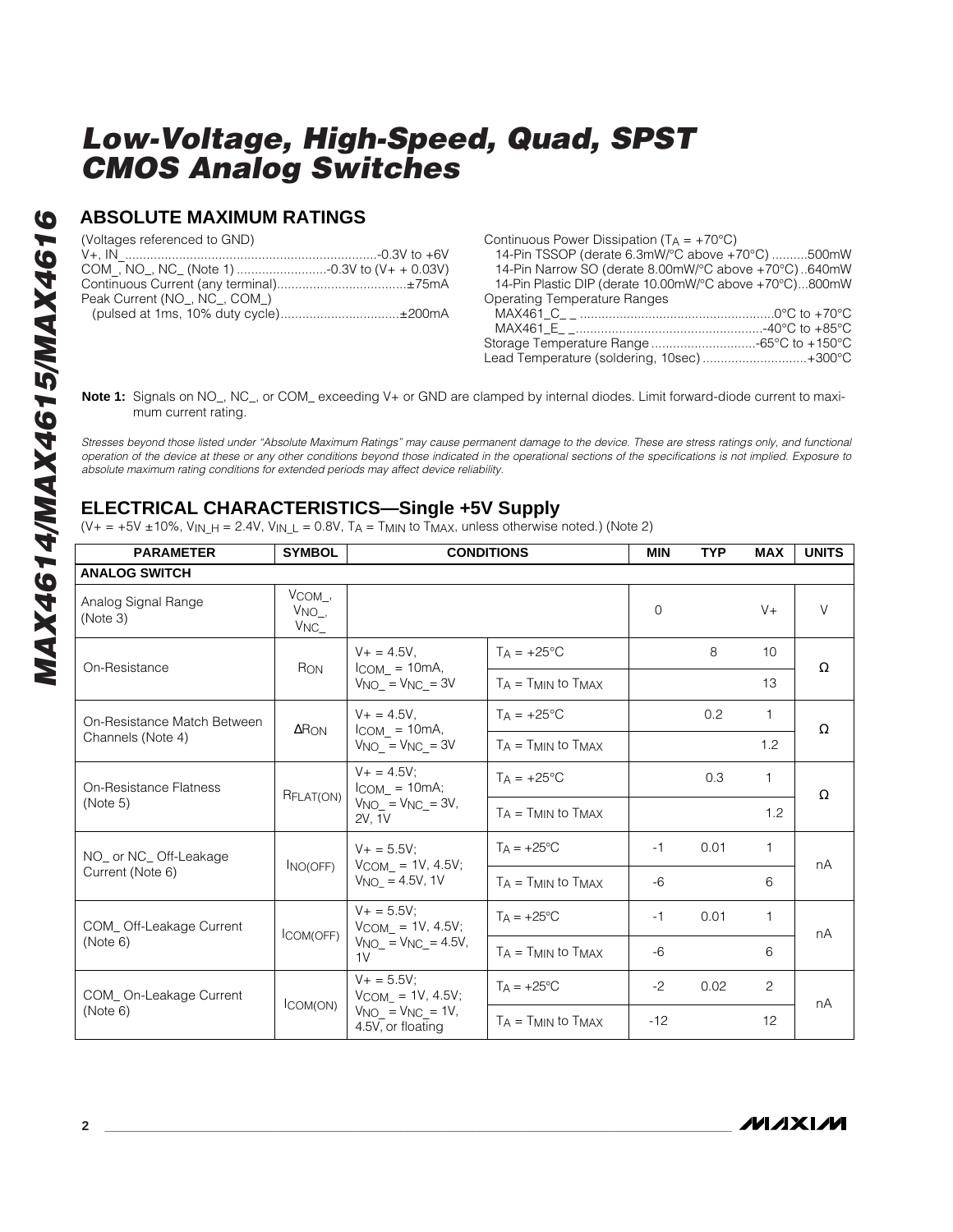## **ELECTRICAL CHARACTERISTICS—Single +5V Supply (continued)**

(V+ = +5V ±10%, V<sub>IN\_H</sub> = 2.4V, V<sub>IN\_L</sub> = 0.8V, T<sub>A</sub> = T<sub>MIN</sub> to T<sub>MAX</sub>, unless otherwise noted.) (Note 2)

| <b>PARAMETER</b>                         | <b>SYMBOL</b>                 |                                                                              | <b>CONDITIONS</b>                 |       | <b>TYP</b> | <b>MAX</b> | <b>UNITS</b> |
|------------------------------------------|-------------------------------|------------------------------------------------------------------------------|-----------------------------------|-------|------------|------------|--------------|
| <b>LOGIC INPUT</b>                       |                               |                                                                              |                                   |       |            |            |              |
| Input Current with Input<br>Voltage High | $I_{IN_H}$                    | $V_{IN}$ = 2.4V                                                              |                                   | $-10$ | 0.3        | 10         | nA           |
| Input Current with Input<br>Voltage Low  | $\mathsf{I}_{\mathsf{IN\_L}}$ | $V_{IN}$ = 0.8V                                                              |                                   | $-10$ | 0.3        | 10         | nA           |
| Input Voltage High                       | $V_{IN\_H}$                   |                                                                              |                                   | 2.4   |            |            | $\vee$       |
| Input Voltage Low                        | $V_{IN\_L}$                   |                                                                              |                                   |       |            | 0.8        | V            |
| <b>SWITCH DYNAMIC</b>                    |                               |                                                                              |                                   |       |            |            |              |
| Turn-On Time (Note 3)                    | ton                           | $V_{COM}$ = 3V, Figure 2                                                     | $T_A = +25^{\circ}C$              |       | 5          | 12         | ns           |
|                                          |                               |                                                                              | $T_A = T_{MIN}$ to $T_{MAX}$      |       |            | 14         |              |
| Turn-Off Time (Note 3)                   | toFF                          | $V$ COM_ = 3V, Figure 2                                                      | $TA = +25^{\circ}C$               |       | 2.5        | 10         | ns           |
|                                          |                               |                                                                              | $T_A = T_{MIN}$ to $T_{MAX}$      |       |            | 12         |              |
| On-Channel Bandwidth                     | <b>BW</b>                     | Signal = 0dBm, Figure 4, $50\Omega$ in and out,<br>$TA = +25^{\circ}C$       |                                   |       | 70         |            | <b>MHz</b>   |
| Charge Injection                         | Q                             | Signal = 0dBm, Figure 4, $50\Omega$ in and out,<br>$TA = +25^{\circ}C$       |                                   |       | 6.5        |            | рC           |
| Off-Isolation (Note 7)                   | VISO                          | $R_L$ = 50 $\Omega$ , f = 100kHz, Figure 4,<br>$TA = +25^{\circ}C$           |                                   |       | $-85$      |            | dB           |
| Crosstalk (Note 8)                       | <b>VCT</b>                    | $R_L = 50\Omega$ , f = 100kHz, Figure 5,<br>$Ta = +25^{\circ}C$              |                                   |       | $-96$      |            | dB           |
| NO or NC Capacitance                     | C(OFF)                        |                                                                              | f = 1MHz, Figure 6, $T_A$ = +25°C |       | 5          |            | pF           |
| COM_Off-Capacitance                      | CCOM(OFF)                     | f = 1MHz, Figure 6, $TA = +25^{\circ}C$                                      |                                   |       | 5          |            | pF           |
| COM_On-Capacitance                       | CCOM(ON)                      | f = 1MHz, Figure 6, $T_A$ = +25°C                                            |                                   |       | 11         |            | pF           |
| <b>Total Harmonic Distortion</b>         | <b>THD</b>                    | 600 $\Omega$ IN and OUT, $f = 20$ Hz to 20kHz, 2Vp-p,<br>$TA = +25^{\circ}C$ |                                   |       | 0.034      |            | $\%$         |
| <b>POWER SUPPLY</b>                      |                               |                                                                              |                                   |       |            |            |              |
| Power-Supply Range                       |                               |                                                                              |                                   |       |            | 5.5        | $\vee$       |
| Power-Supply Current                     | $ + $                         | $V_{IN} = 0$ or $V_{+}$ , all switches on or off                             |                                   | $-1$  | 0.001      | 1.         | μA           |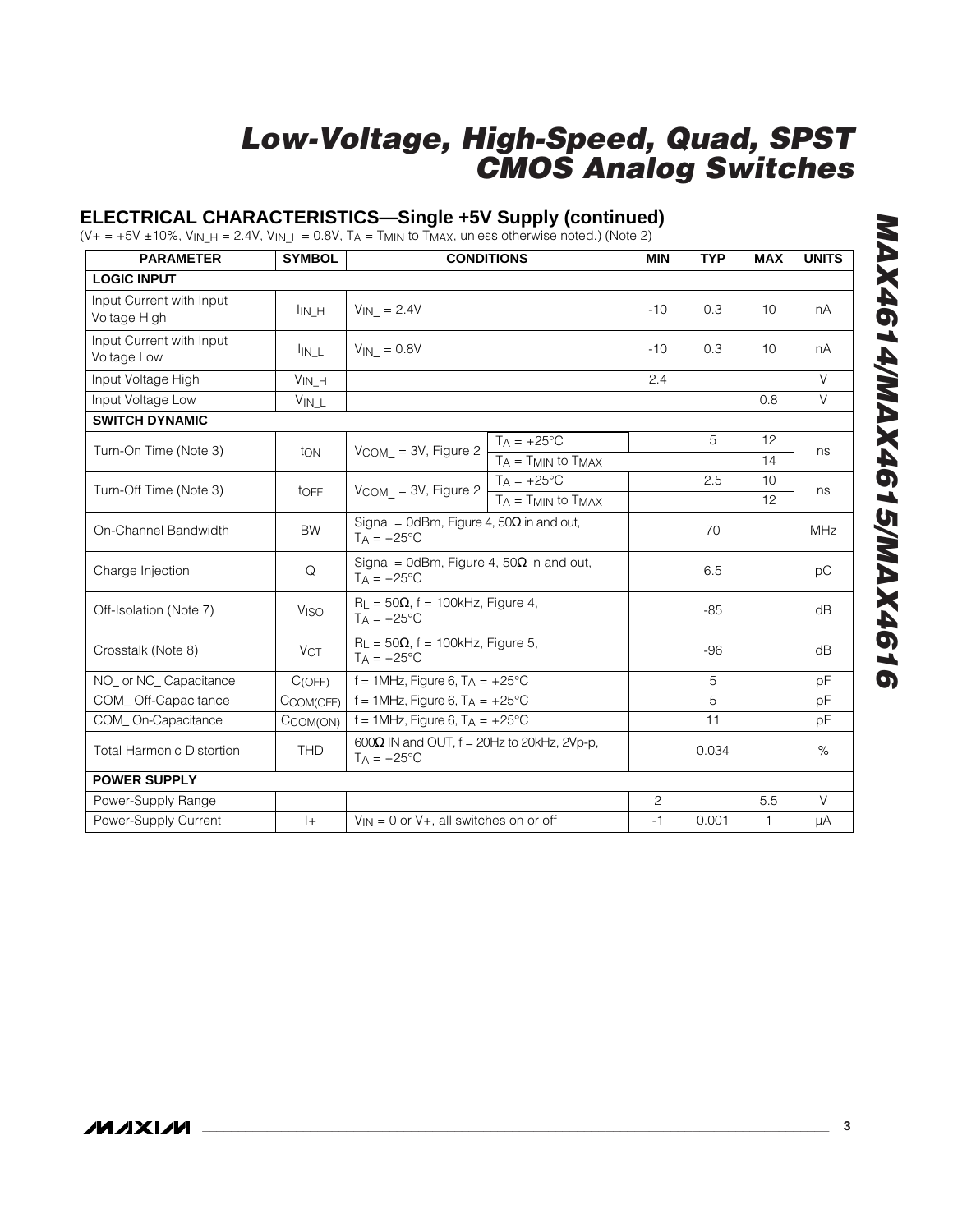#### **ELECTRICAL CHARACTERISTICS—Single +3.3V Supply**

(V+ = +3.3V ±10%, V<sub>IN\_H</sub> = 2.4V, V<sub>IN\_L</sub> = 0.5V, T<sub>A</sub> = T<sub>MIN</sub> to T<sub>MAX</sub>, unless otherwise noted.) (Note 2)

| <b>PARAMETER</b>                         | <b>SYMBOL</b>                            | <b>CONDITIONS</b>                                                                       |                              | <b>MIN</b>   | <b>TYP</b>     | <b>MAX</b>     | <b>UNITS</b> |
|------------------------------------------|------------------------------------------|-----------------------------------------------------------------------------------------|------------------------------|--------------|----------------|----------------|--------------|
| <b>ANALOG SWITCH</b>                     |                                          |                                                                                         |                              |              |                |                |              |
| Analog Signal Range<br>(Note 3)          | $V_{COM_},$<br>$VNO_$<br>V <sub>NC</sub> |                                                                                         |                              | $\mathbf{O}$ |                | $V +$          | $\vee$       |
| On-Resistance                            | $R_{ON}$                                 | $V + = 3V$ .<br>$I_{NO} = 10mA,$                                                        | $T_A = +25$ °C               |              | 8              | 20             | Ω            |
|                                          |                                          | $V_{COM}$ = 1.5V                                                                        | $T_A = T_{MIN}$ to $T_{MAX}$ |              |                | 25             |              |
| On-Resistance Match Between              | $\Delta$ R <sub>ON</sub>                 | $V + = 3V,$<br>$I_{COM} = 1mA$ ,                                                        | $T_A = +25^{\circ}C$         |              | 0.5            | 1.5            | $\Omega$     |
| Channels (Note 4)                        |                                          | $VNO_$ = $VNC_$ = 1.5V                                                                  | $TA = TMIN$ to $TMAX$        |              |                | $\overline{c}$ |              |
| NO_ or NC_ Off-Leakage                   |                                          | $V + = 3.6V$                                                                            | $T_A = +25^{\circ}C$         | $-1$         | 0.002          | 1.             | nA           |
| Current (Notes 3, 6)                     | INO(OFF)                                 | $V_{COM}$ = 1V, 3V;<br>$V_{NO}$ = $V_{NC}$ = 3V, 1V                                     | $TA = TMIN$ to $TMAX$        | $-10$        |                | 10             |              |
| COM_Off-Leakage Current                  |                                          | $V + = 3.6V$ :<br>$V_{COM}$ = 1V, 3V;<br>$V_{NO_-} = V_{NC_-} = 3V$ , 1V                | $T_A = +25$ °C               | $-1$         | 0.002          | $\mathbf{1}$   | nA           |
| (Notes 3, 6)                             | COM(OFF)                                 |                                                                                         | $T_A = T_{MIN}$ to $T_{MAX}$ | $-10$        |                | 10             |              |
| COM_On-Leakage Current                   | ICOM(ON)                                 | $V + = 3.6V$ ;<br>$V_{COM}$ = 1V, 3V;<br>$V_{NO-} = V_{NC_-} = 1V$ ,<br>3V, or floating | $TA = +25^{\circ}C$          | $-1$         | 0.002          | $\mathbf{1}$   | nA           |
| (Notes 3, 6)                             |                                          |                                                                                         | $T_A = T_{MIN}$ to $T_{MAX}$ | $-10$        |                | 10             |              |
| <b>LOGIC INPUT</b>                       |                                          |                                                                                         |                              |              |                |                |              |
| Input Current with Input<br>Voltage High | I <sub>IN</sub> H                        | $V_{IN}$ = 2V                                                                           |                              | $-10$        | 0.003          | 10             | nA           |
| Input Current with Input<br>Voltage Low  | $\mathsf{I}_{\mathsf{IN\_L}}$            | $V_{IN}$ = 0.8V                                                                         |                              | $-10$        | 0.003          | 10             | nA           |
| Input Voltage High                       | $\mathsf{V}_{\mathsf{IN\_H}}$            |                                                                                         |                              | 2.0          |                |                | $\vee$       |
| Input Voltage Low                        | $V_{IN\_L}$                              |                                                                                         |                              |              |                | 0.8            | V            |
| <b>SWITCH DYNAMIC (Note 3)</b>           |                                          |                                                                                         |                              |              |                |                |              |
| Turn-On Time                             | ton                                      | $V_{COM}$ = 1.5V,                                                                       | $T_A = +25^{\circ}C$         |              | 6              | 15             | ns           |
|                                          |                                          | Figure <sub>2</sub>                                                                     | $TA = TMIN$ to $TMAX$        |              |                | 20             |              |
| Turn-Off Time                            | tOFF                                     | $VCOM$ = 1.5V,                                                                          | $T_A = +25^{\circ}C$         |              | $\overline{4}$ | 12             | ns           |
|                                          |                                          | Figure 2                                                                                | $T_A = T_{MIN}$ to $T_{MAX}$ |              |                | 15             |              |
| Charge Injection                         | Q                                        | $C_L = 1nF$ , $V_{GEN} = 0$ , $R_{GEN} = 0$ , $T_A = +25°C$                             |                              |              | 6.5            |                | рC           |
| <b>POWER SUPPLY</b>                      |                                          |                                                                                         |                              |              |                |                |              |
| Power-Supply Current                     | $ +$                                     | $V_+ = 3.6V$ , $V_{IN} = 0$ or $V_+$ ,<br>all channels on or off                        |                              | $-1$         | 0.001          | $\mathbf{1}$   | μA           |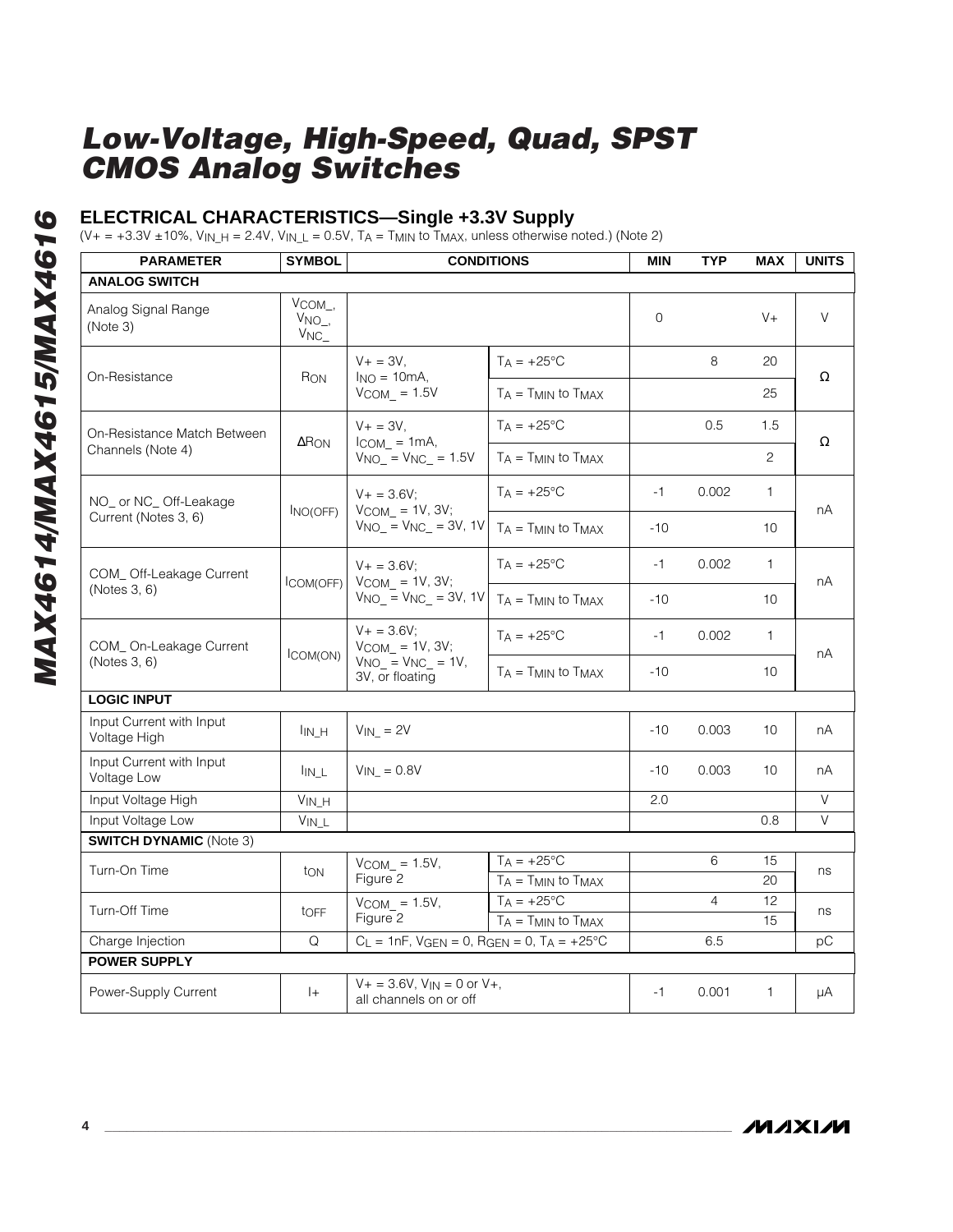#### **ELECTRICAL CHARACTERISTICS—Single +2.5V Supply**

(V+ = +2.5V, V<sub>INH</sub> = 0.7V $_{\rm CC}$ , V<sub>INL</sub> = 0.5V, T $_{\rm A}$  = T<sub>MIN</sub> to T<sub>MAX</sub>, unless otherwise noted.) (Note 2)

| <b>PARAMETER</b>                | <b>SYMBOL</b>                                      | <b>CONDITIONS</b>                                 |                              | <b>MIN</b> | <b>TYP</b> | <b>MAX</b> | <b>UNITS</b> |
|---------------------------------|----------------------------------------------------|---------------------------------------------------|------------------------------|------------|------------|------------|--------------|
| <b>ANALOG SWITCH</b>            |                                                    |                                                   |                              |            |            |            |              |
| Analog Signal Range<br>(Note 3) | $V$ COM $_{-}$ ,<br>$V_{NO_-,}$<br>V <sub>NC</sub> |                                                   |                              | $\Omega$   |            | $V +$      | $\vee$       |
| COM to NO or NC                 | R <sub>ON</sub>                                    | $V_+ = 2.5V$ ,<br>$ICOM = 10mA,$                  | $Ta = +25^{\circ}C$          |            | 30         | 60         | Ω            |
| On-Resistance                   |                                                    | $VNO = 1.2V$                                      | $T_A = T_{MIN}$ to $T_{MAX}$ |            |            | 100        |              |
| <b>SWITCH DYNAMIC (Note 3)</b>  |                                                    |                                                   |                              |            |            |            |              |
| Turn-On Time                    | ton                                                | $V_{NO}$ or $V_{NC}$ = 1V, T <sub>A</sub> = +25°C |                              |            | 6.5        |            | ns           |
| Turn-Off Time                   | toFF                                               | $V_{NO}$ or $V_{NC} = 1V$ , $T_A = +25^{\circ}C$  |                              |            | 2.8        |            | ns           |

**Note 2:** The algebraic convention, where the most negative value is a minimum and the most positive value a maximum, is used in this data sheet.

**Note 3:** Guaranteed by design.

**Note 4:**  $\Delta R_{ON} = R_{ON}$  (max) -  $R_{ON}$  (min).

**Note 5:** Flatness is defined as the difference between the maximum and minimum value of on-resistance as measured over the specified analog signal range.

- **Note 6:** Leakage parameters are 100% tested at maximum-rated hot temperature and guaranteed by correlation at +25°C.
- **Note 7:** Off-Isolation =  $20\log_{10}$  (V<sub>COM\_</sub> / V<sub>NO\_</sub>), V<sub>COM\_</sub> = output, V<sub>NO\_</sub> = input to off switch.

**Note 8:** Between any two switches.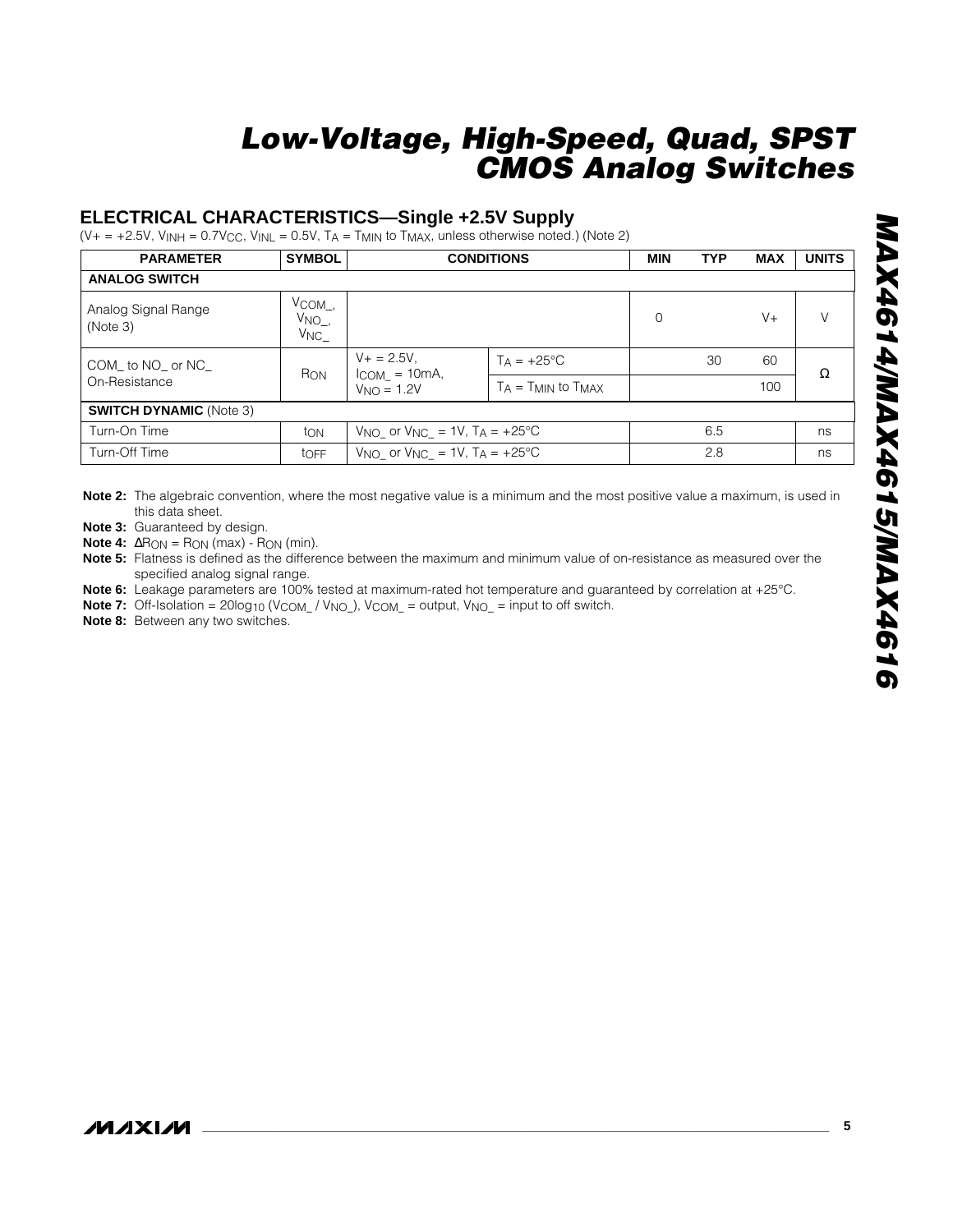$(V_{+} = +5V$ , GND = 0, T<sub>A</sub> =  $+25^{\circ}$ C, unless otherwise noted.)



## *\_\_\_\_\_\_\_\_\_\_\_\_\_\_\_\_\_\_\_\_\_\_\_\_\_\_\_\_\_\_\_\_\_\_\_\_\_\_\_\_\_\_Typical Operating Characteristics*

**MAXM** 

-216

10k 100k 1M 10M 100M 500M

-100

FREQUENCY (Hz)

1.0

V+ (V)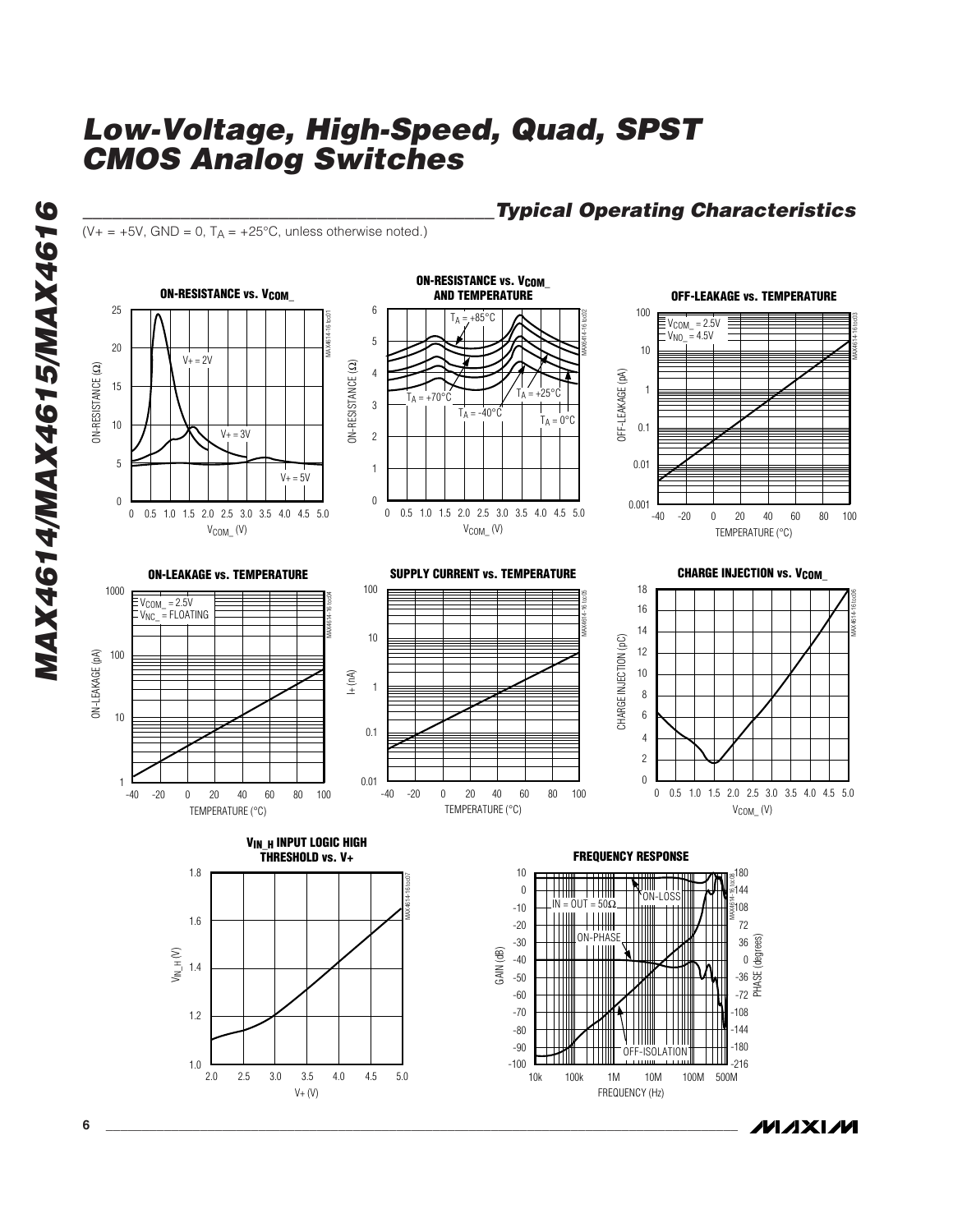#### **\_\_\_\_\_\_\_\_\_\_\_\_\_\_\_\_\_\_\_\_\_\_\_\_\_\_\_\_Typical Operating Characteristics (continued)**

 $(V + = +5V,$  GND = 0,  $T_A = +25^{\circ}C$ , unless otherwise noted.)





#### **Pin Description**

|                | <b>PIN</b>     |                | <b>NAME</b>                      | <b>FUNCTION</b>                                        |
|----------------|----------------|----------------|----------------------------------|--------------------------------------------------------|
| <b>MAX4614</b> | <b>MAX4615</b> | <b>MAX4616</b> |                                  |                                                        |
| 1, 3, 8        |                | 1, 8           | $NO1-NO3$                        | Analog Switch Normally Open Terminal (bidirectional)   |
|                | 1, 3, 8        |                | NC <sub>1</sub> -NC <sub>3</sub> | Analog Switch Normally Closed Terminal (bidirectional) |
|                |                | 3              | NC <sub>2</sub>                  | Analog Switch Normally Closed Terminal (bidirectional) |
| 2, 4, 9, 10    | 2, 4, 9, 10    | 2, 4, 9, 10    | COM1-COM4                        | Analog Switch Common Terminal (bidirectional)          |
| 5, 6, 12, 13   | 5, 6, 12, 13   | 5, 6, 12, 13   | $IN1-N4$                         | Logic Control Inputs                                   |
| $\overline{7}$ | 7              |                | <b>GND</b>                       | Ground                                                 |
|                | 11             | 11             | NC4                              | Analog Switch Normally Closed Terminal (bidirectional) |
| 11             |                |                | NO4                              | Analog Switch Normally Open Terminal (bidirectional)   |
| 14             | 14             | 14             | $V +$                            | Positive Supply Voltage                                |

# MAX4614/MAX4615/MAX4616 **MAX4614/MAX4615/MAX4616**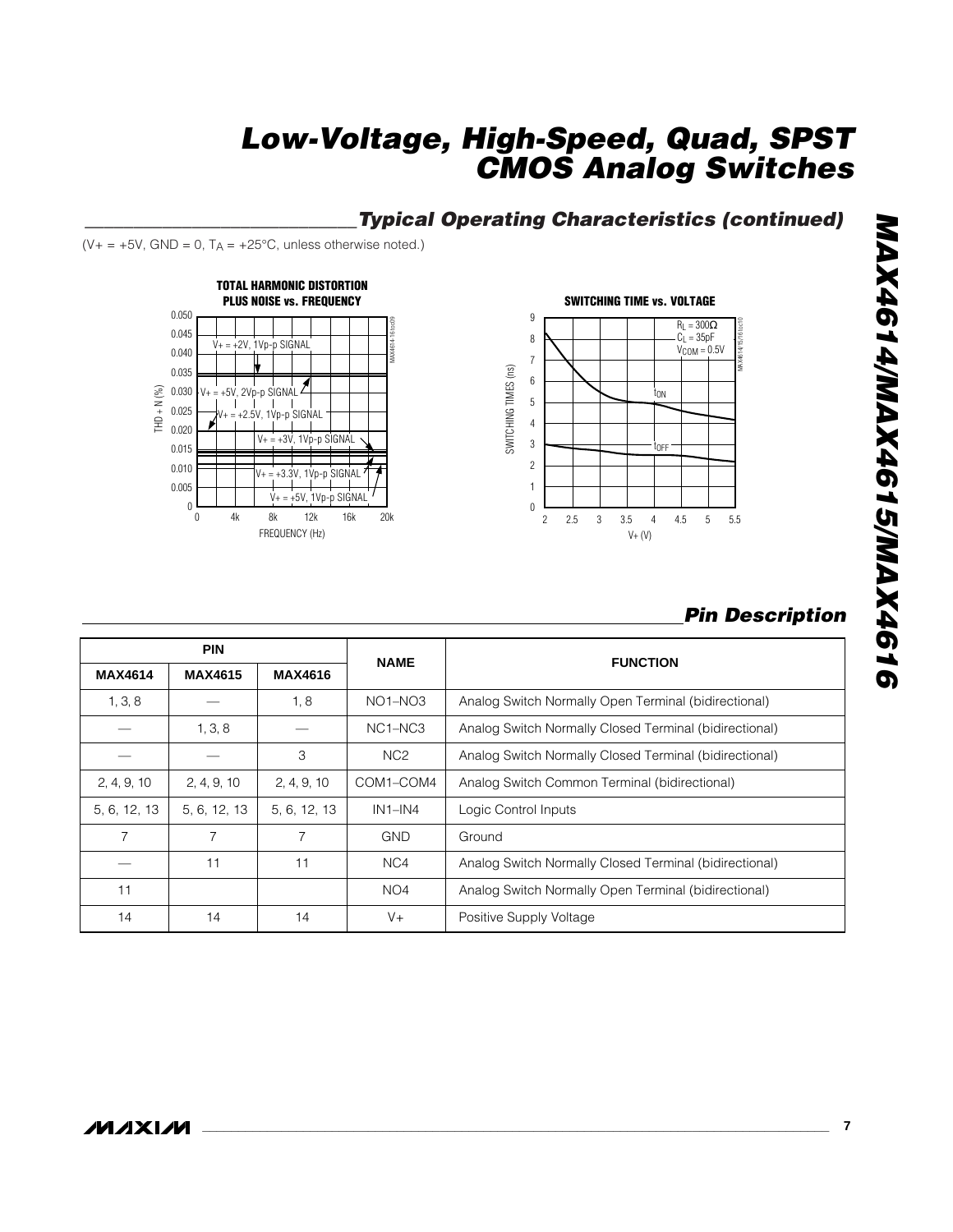## **Applications Information**

#### **Power-Supply Sequencing and Overvoltage Protection**

Do not exceed the absolute maximum ratings because stresses beyond the listed ratings may cause permanent damage to the devices.

Proper power-supply sequencing is recommended for all CMOS devices. Always apply V+ before applying analog signals or logic inputs, especially if the analog or logic signals are not current limited. If this sequencing is not possible, and if the analog or logic inputs are not current limited to 20mA, add a small-signal diode (D1) as shown in Figure 1. If the analog signal can dip below GND, add D2. Adding protection diodes reduces the analog signal range to a diode drop (about 0.7V) below V+ (for D1), and to a diode drop above ground (for D2). Leakage is unaffected by adding the diodes. On-resistance increases by a small amount at low supply voltages. Maximum supply voltage (V+) must not exceed 6V.

Adding protection diodes causes the logic thresholds to be shifted relative to the power-supply rails. This can be significant when low supply voltages (+5V or less) are used. With a +5V supply, TTL compatibility is not guaranteed when protection diodes are added. Driving IN1 and IN2 all the way to the supply rails (i.e., to a



Figure 1. Overvoltage Protection Using Two External Blocking Diodes

diode drop higher than the V+ pin, or to a diode drop lower than the GND pin) is always acceptable.

Protection diodes D1 and D2 also protect against some overvoltage situations. With Figure 1's circuit, if the supply voltage is below the absolute maximum rating, and if a fault voltage up to the absolute maximum rating is applied to an analog signal pin, no damage will result.



## **\_\_\_\_\_\_\_\_\_\_\_\_\_\_\_\_\_\_\_\_\_\_\_\_\_\_\_\_\_\_\_\_\_\_\_\_\_\_\_\_\_\_\_\_\_\_Test Circuits/Timing Diagrams**

Figure 2. Switching Time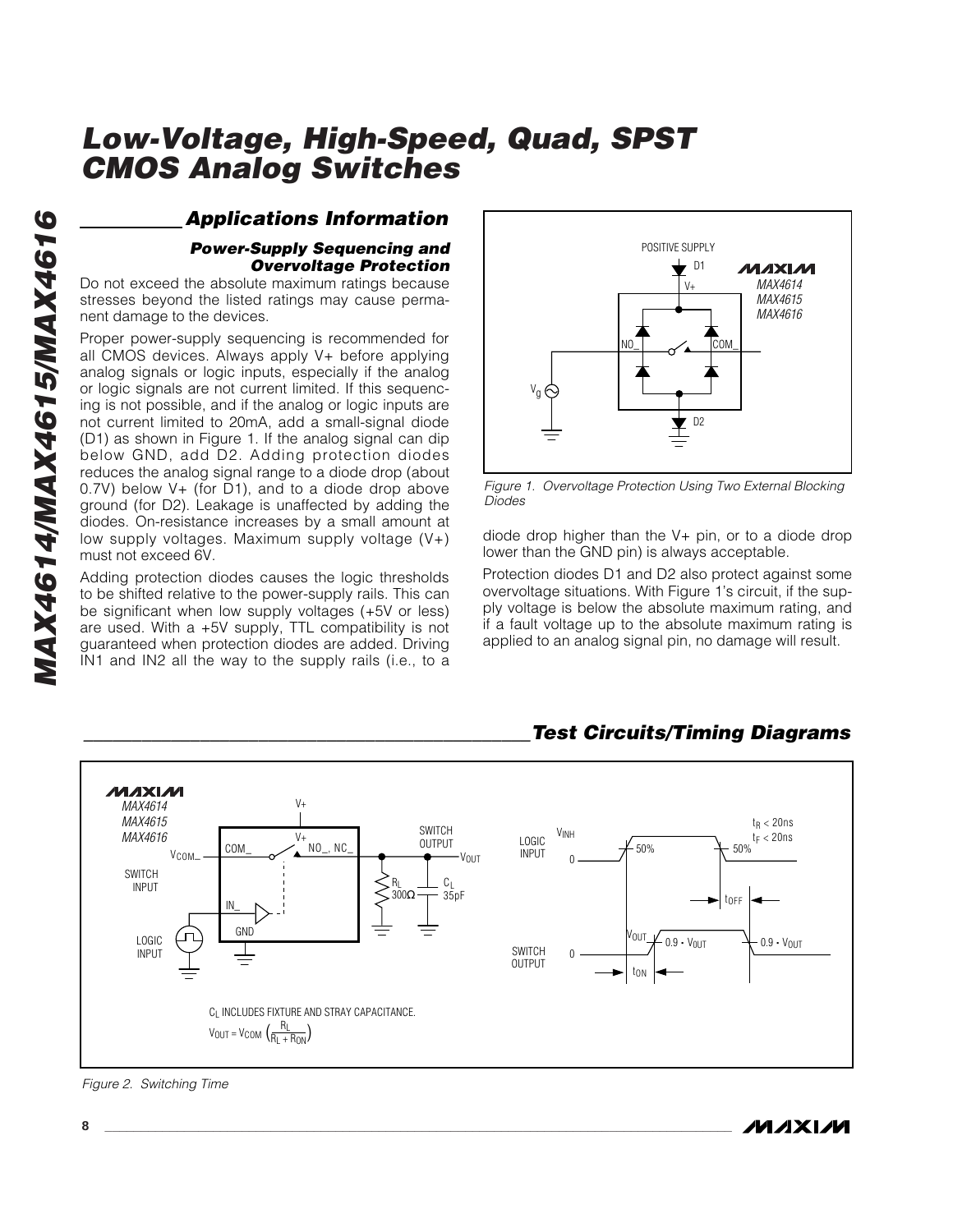## **Test Circuits/Timing Diagrams (continued)**



Figure 3. Charge Injection



Figure 4. Off-Isolation/On-Channel Bandwidth



Figure 5. Crosstalk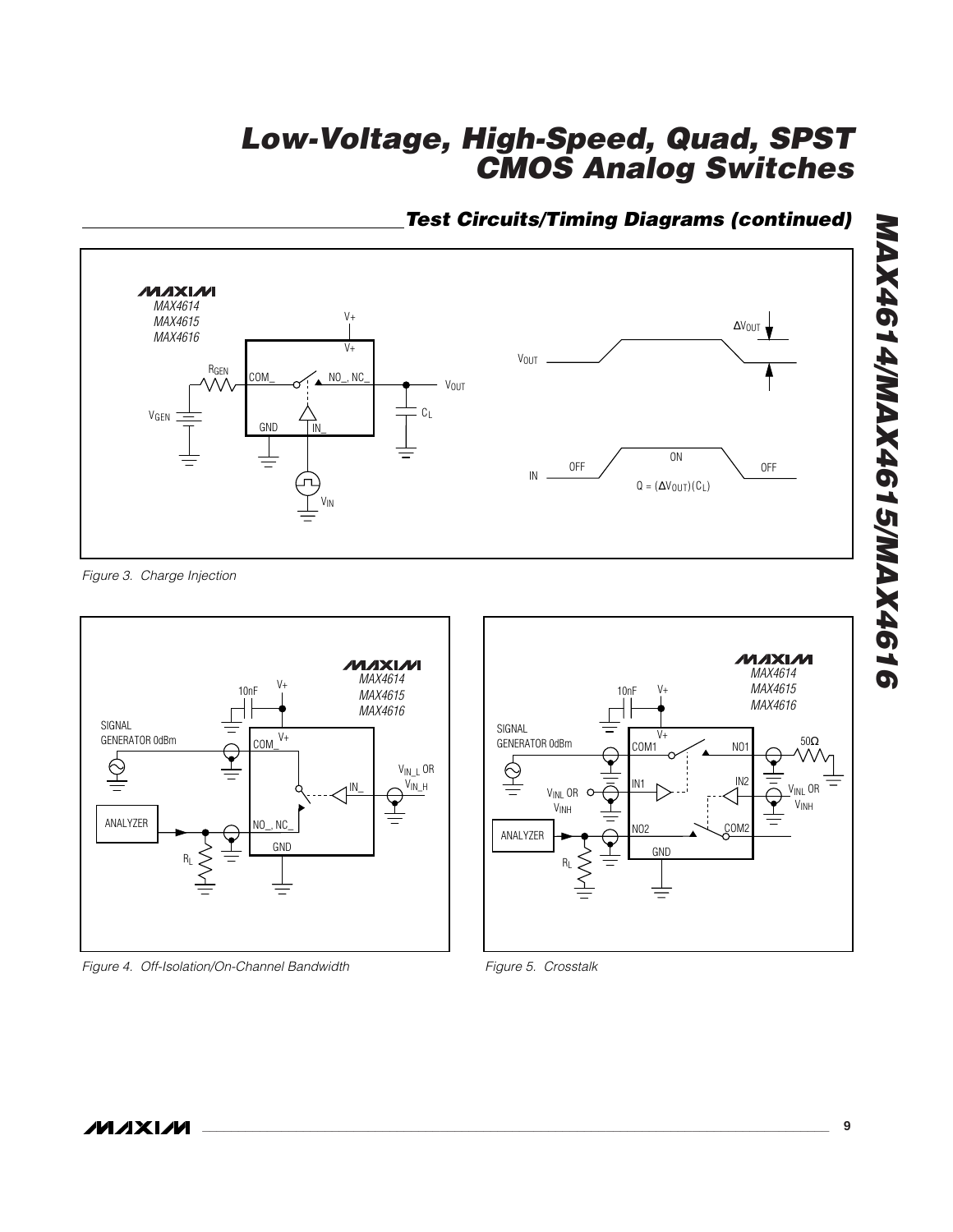

#### **Ordering Information (continued)**

| <b>PART</b>        | <b>TEMP. RANGE</b>                 | <b>PIN-PACKAGE</b> |
|--------------------|------------------------------------|--------------------|
| <b>MAX4615</b> CUD | $0^{\circ}$ C to $+70^{\circ}$ C   | 14 TSSOP           |
| MAX4615CSD         | $0^{\circ}$ C to +70 $^{\circ}$ C  | 14 Narrow SO       |
| MAX4615CPD         | $0^{\circ}$ C to $+70^{\circ}$ C   | 14 Plastic DIP     |
| MAX4615EUD         | $-40^{\circ}$ C to $+85^{\circ}$ C | 14 TSSOP           |
| MAX4615ESD         | $-40^{\circ}$ C to $+85^{\circ}$ C | 14 Narrow SO       |
| MAX4615EPD         | $-40^{\circ}$ C to $+85^{\circ}$ C | 14 Plastic DIP     |
| MAX4616CUD         | $0^{\circ}$ C to $+70^{\circ}$ C   | 14 TSSOP           |
| MAX4616CSD         | $0^{\circ}$ C to $+70^{\circ}$ C   | 14 Narrow SO       |
| MAX4616CPD         | $0^{\circ}$ C to $+70^{\circ}$ C   | 14 Plastic DIP     |
| MAX4616EUD         | $-40^{\circ}$ C to $+85^{\circ}$ C | 14 TSSOP           |
| MAX4616ESD         | -40°C to +85°C                     | 14 Narrow SO       |
| MAX4616EPD         | -40°C to +85°C                     | 14 Plastic DIP     |

## **Chip Information**

TRANSISTOR COUNT: 89

Figure 6. Channel Off/On-Capacitance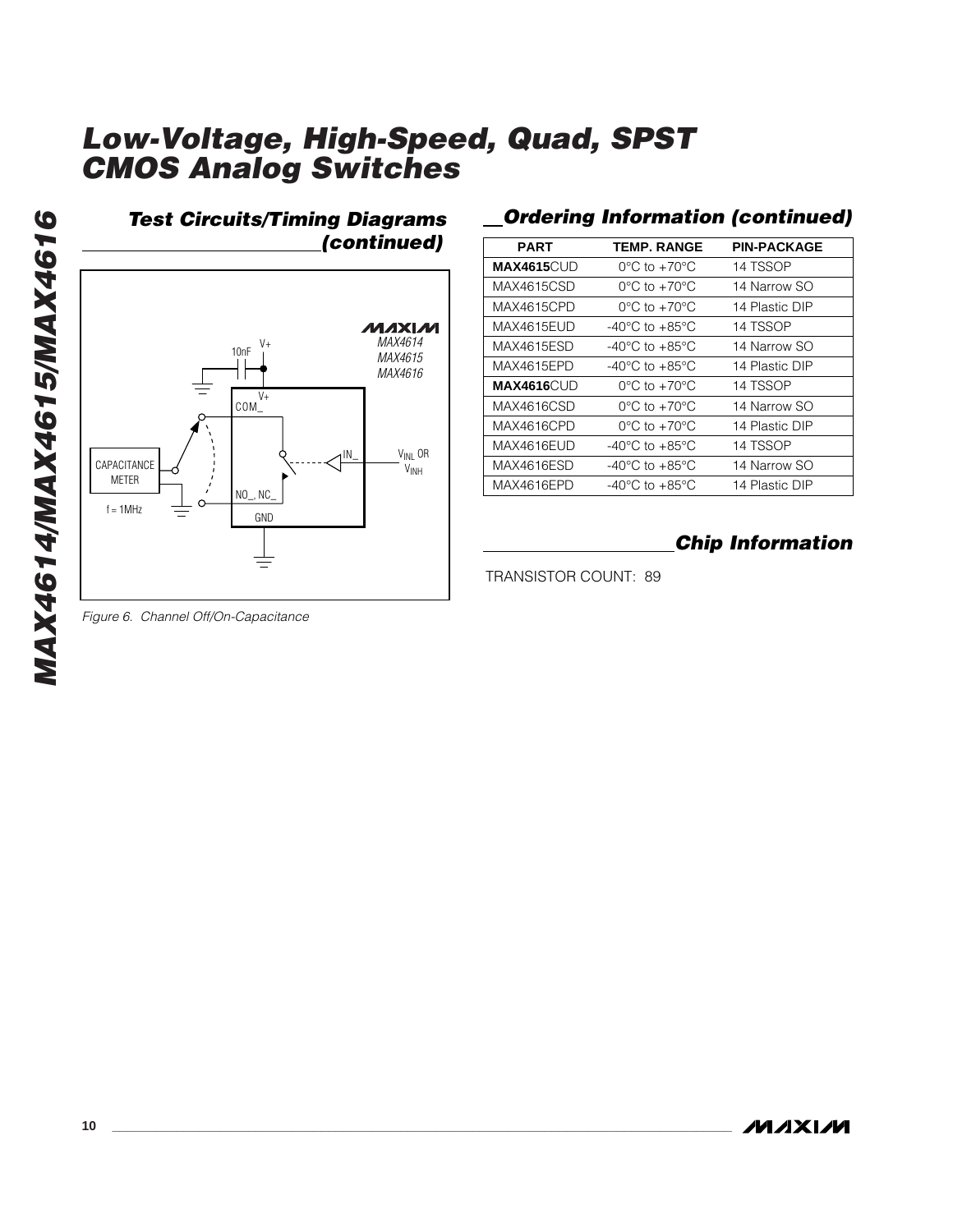#### **Package Information**